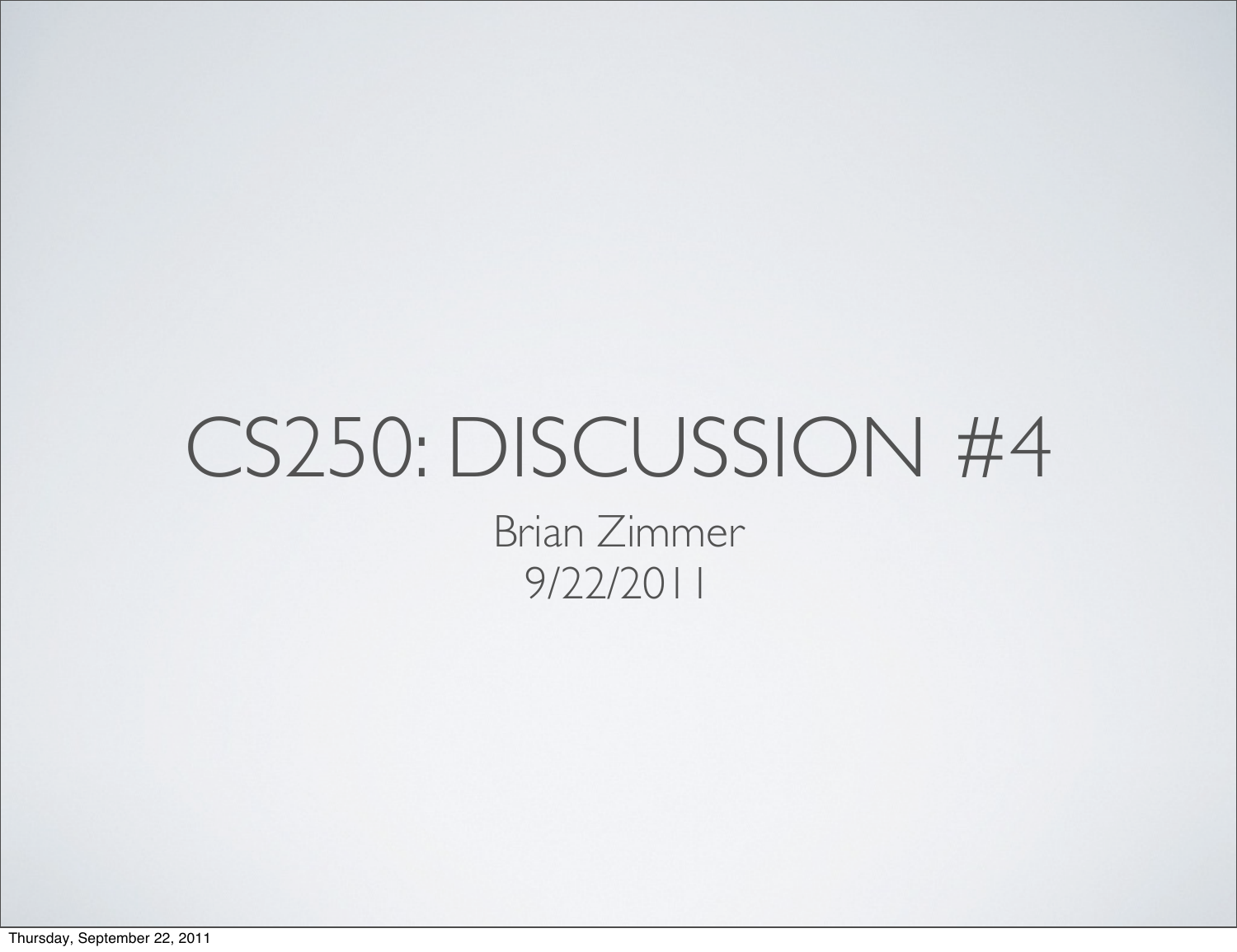### OVERVIEW

- Logistics
- Debugging
- Lab 2 Hints
- ALU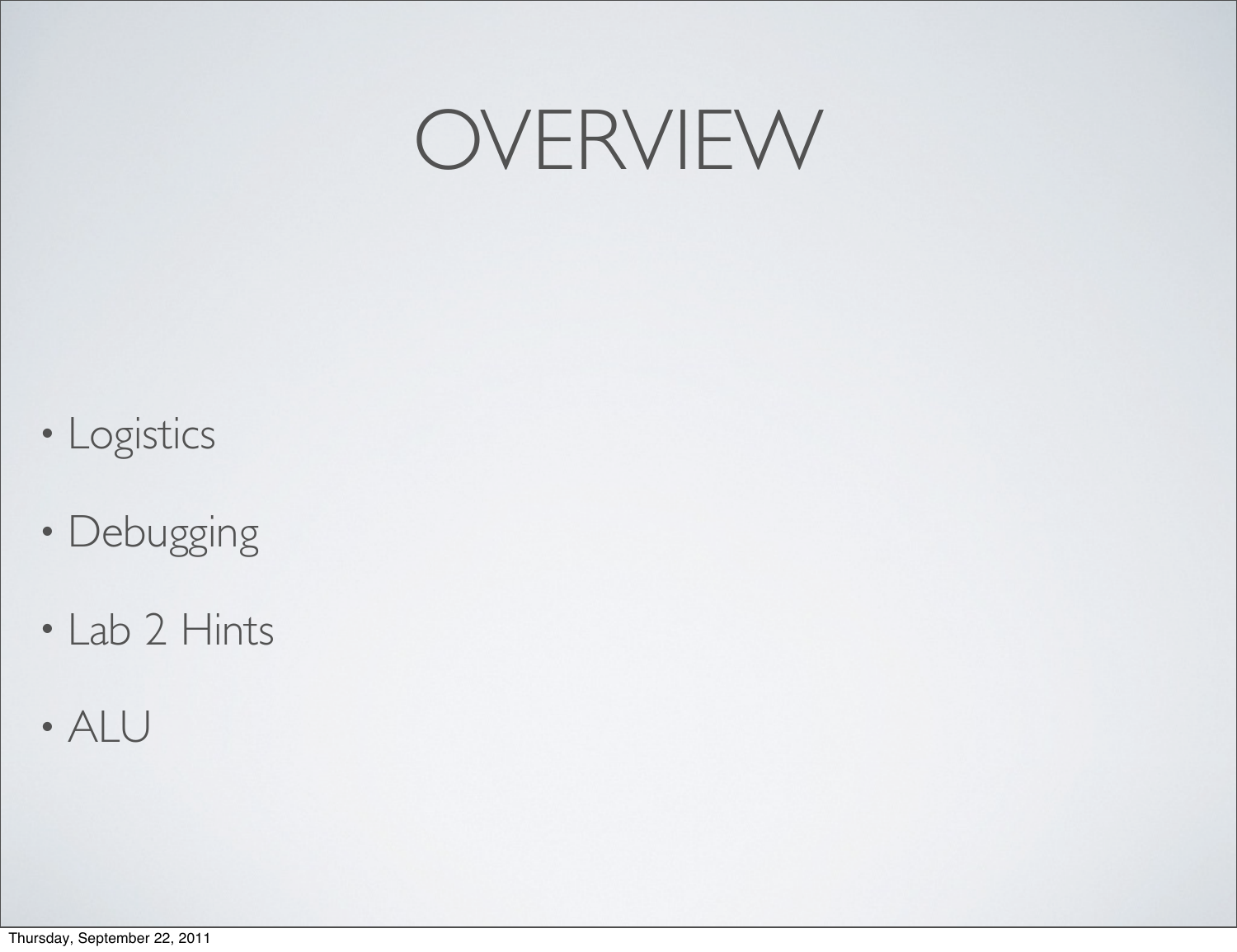## LOGISTICS

- Lab #2 is due on Monday, Oct. 3rd at 1pm (pushed 1 week)
- Make sure your work is both committed AND pushed to github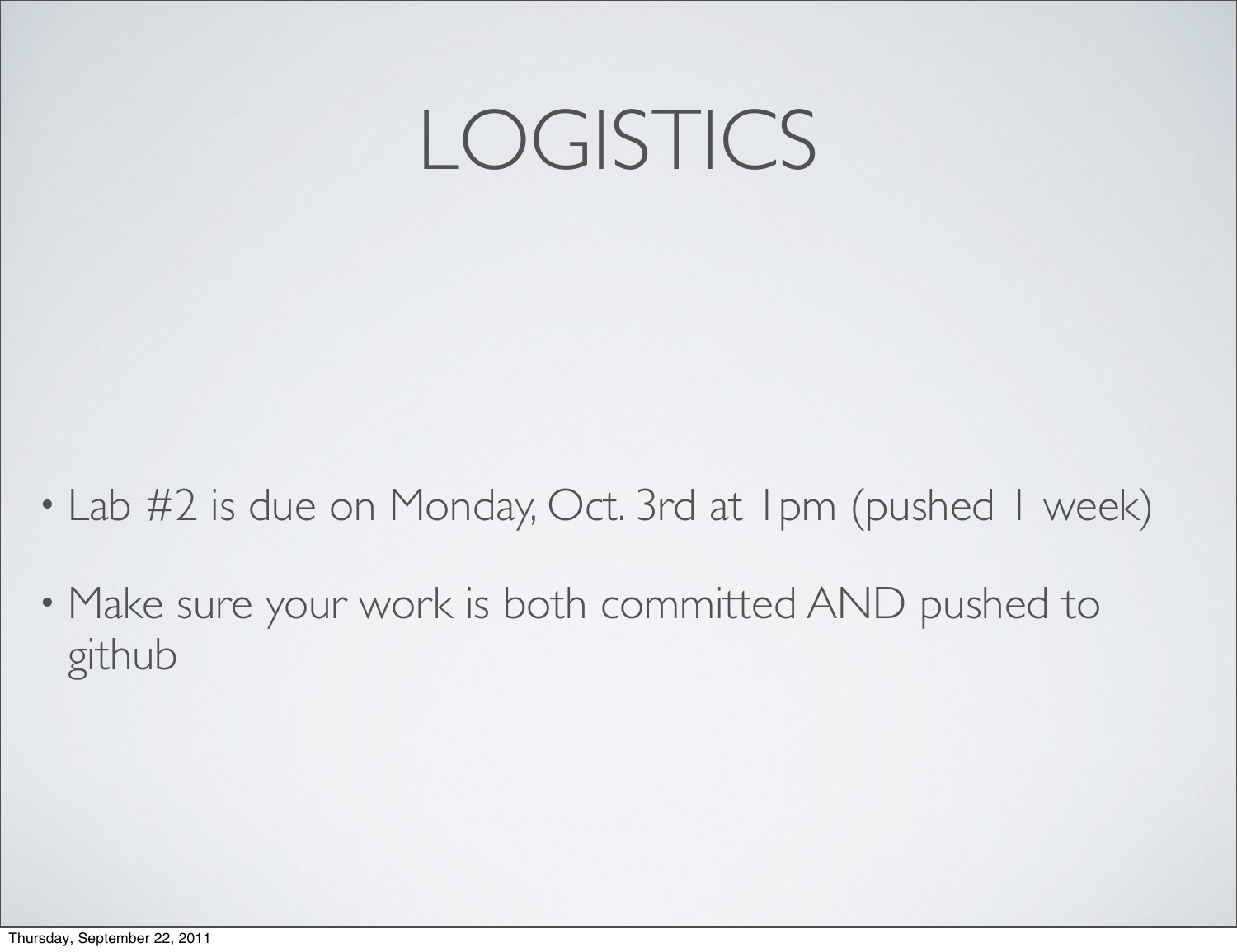# DEBUGGING

- General idea: Debug with the C++ emulator only
- Various methods of debugging
	- View waveforms
	- Text tracing in testbench
- Various references
	- ISA simulator output
	- Instruction by instruction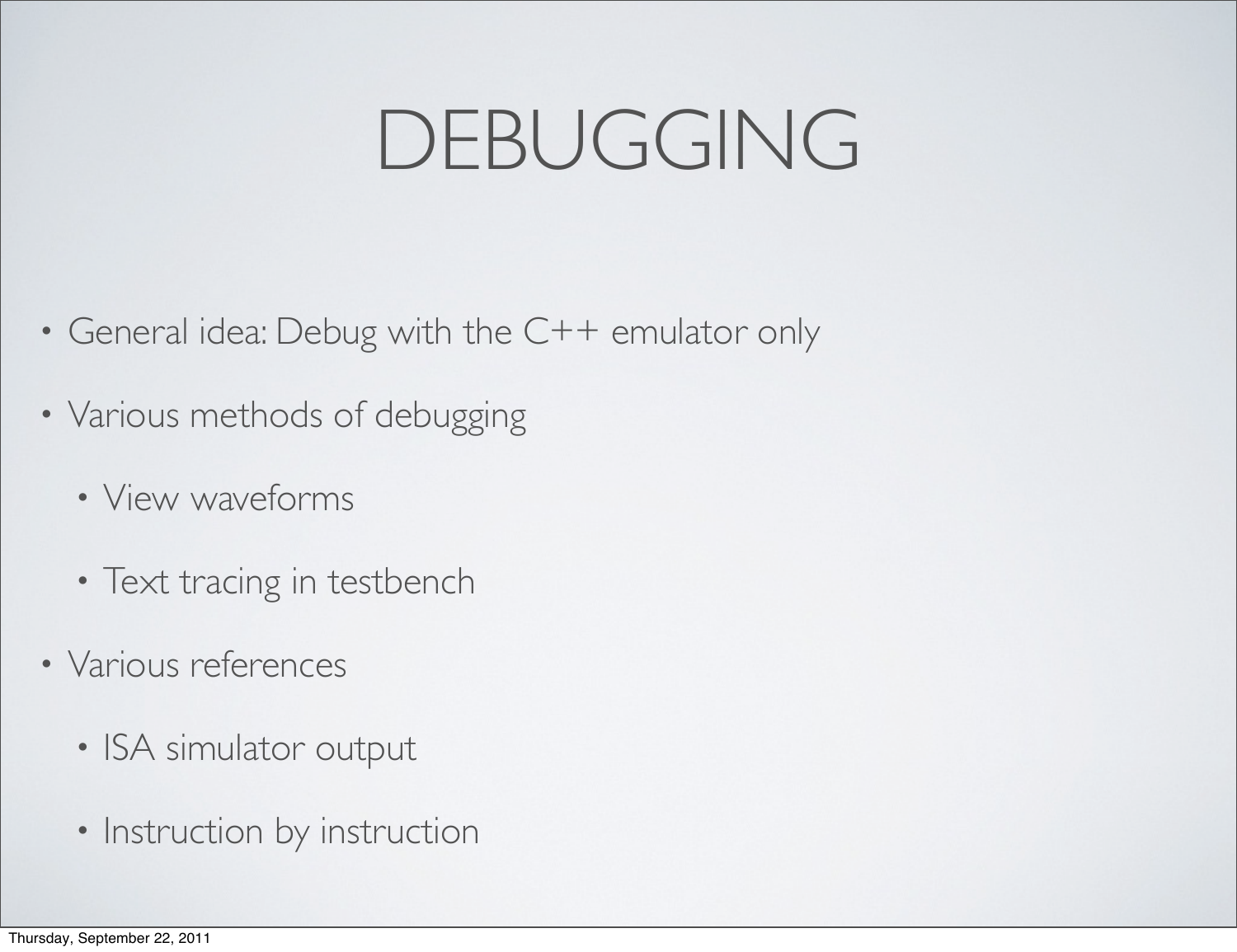# GENERATION WITH CHISEL

#### Inline

• if(isBranchPrediction){ something := val }

• if(isBranchPrediction){

val something = val

#### IO Bundles

val  $ctrl = new IoCtrlTopath()$ . $flip()$ ; val ctrl  $bp = new IoCtrlTopathBP() .flip()$ ;

#### IO

```
if(isBranchPrediction){
   c.io.ctrl_bp <> d.io.ctrl_bp;
  c.io.dpath bp \langle \rangle d.io.dpath bp;
}
```
#### Components

```
var btb:DpathBTB = null;
if(isBranchPrediction){
   btb = new DpathBTB;
   btb.io.current_pc4 := ...
}
```
}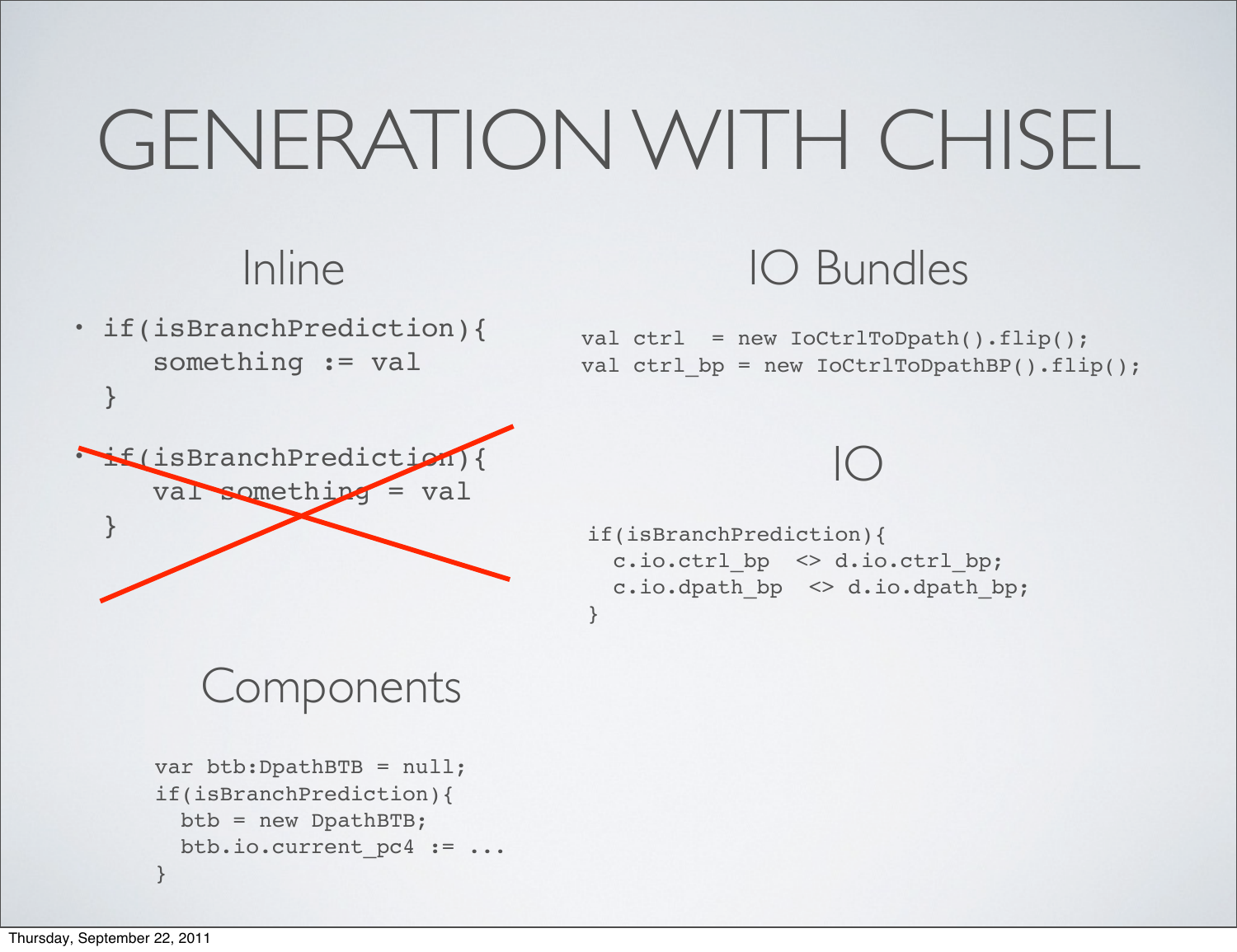# DESIGN SPACE GENERATION

- gen\_design\_space.py
- Creates symbolic link trees to mimic project directory
- Within each design point, run as if normal project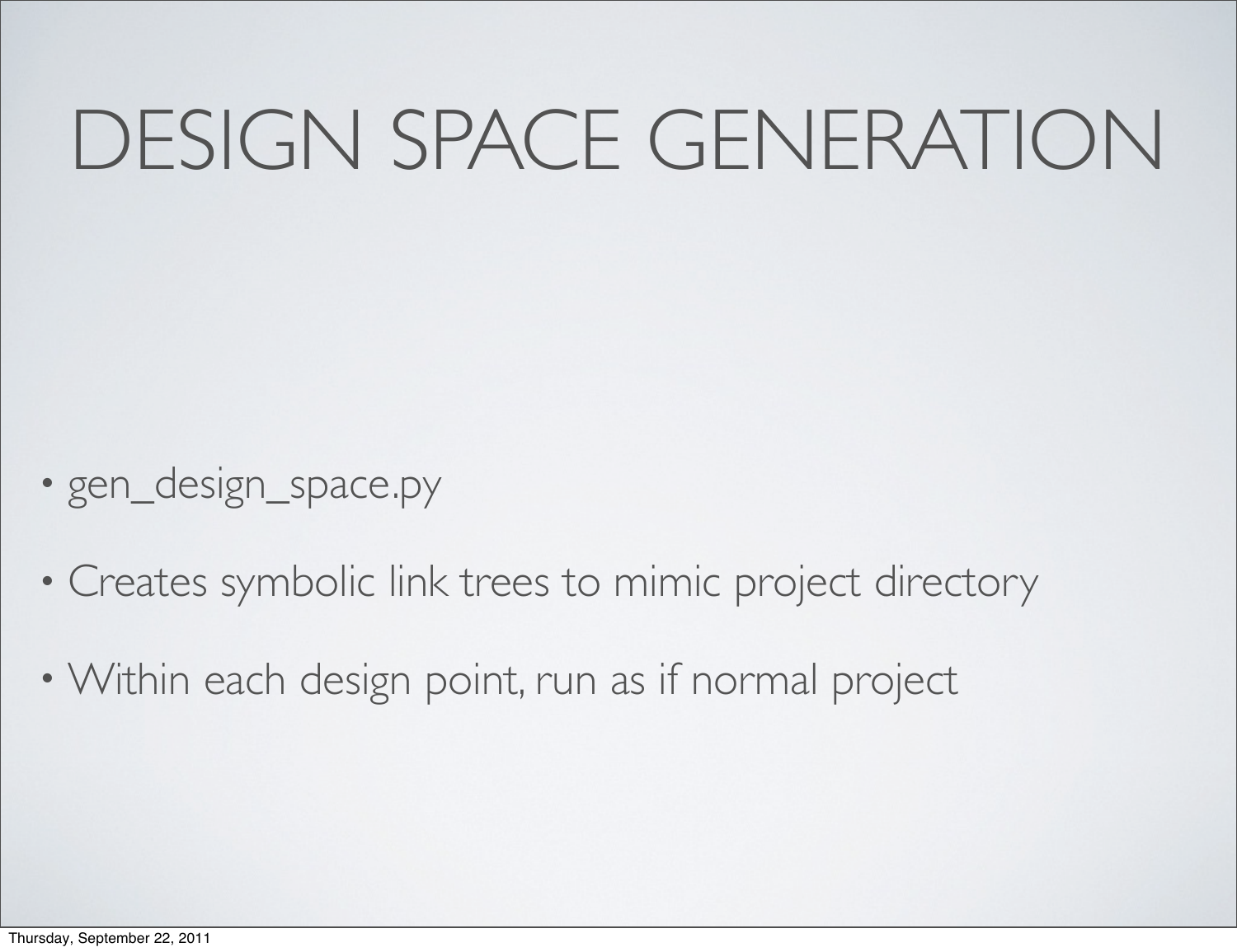# ALU OPTIMIZATION

- Pure behavioral:
	- Inefficient
- Need to support:
	- ADD, SUB, SLT, SLTU, SLTI, SLTIU
	- SL, SR, SRA
	- AND, OR, NOR
- Eg. SUB xc, xa, xb
	- $xc = xa + (-xb + 1)$  (use the carry input)
- Draw a single ALU, and mux its inputs

| Cell            | Module     |                                        | Parameters   Contained Operations |  |
|-----------------|------------|----------------------------------------|-----------------------------------|--|
| add $x$ 10 1    | DW01 add   | width=32                               | add $10$                          |  |
| sub $x$ 10 2    | DW01 sub   | width=32                               | sub10                             |  |
| $lt$ x 10 3     | DW cmp     | width=32                               | lt 10                             |  |
| lt x 10 4       | DW cmp     | width=32                               | lt 10 2                           |  |
| ash 10 5        | DW leftsh  | A width=32                             | sll 10                            |  |
| ashr $106$      | DW rightsh | SH width=5<br>A width=32<br>SH width=5 | srl <sub>10</sub>                 |  |
| ashr $107$      | DW rightsh | A width=32<br>SH width=5               | $s$ ra 10                         |  |
| $lt \times 108$ | DW cmp     | width=32                               | lt 10 3                           |  |
| lt x 10 9       | DW cmp     | width=32                               | lt 10 4                           |  |